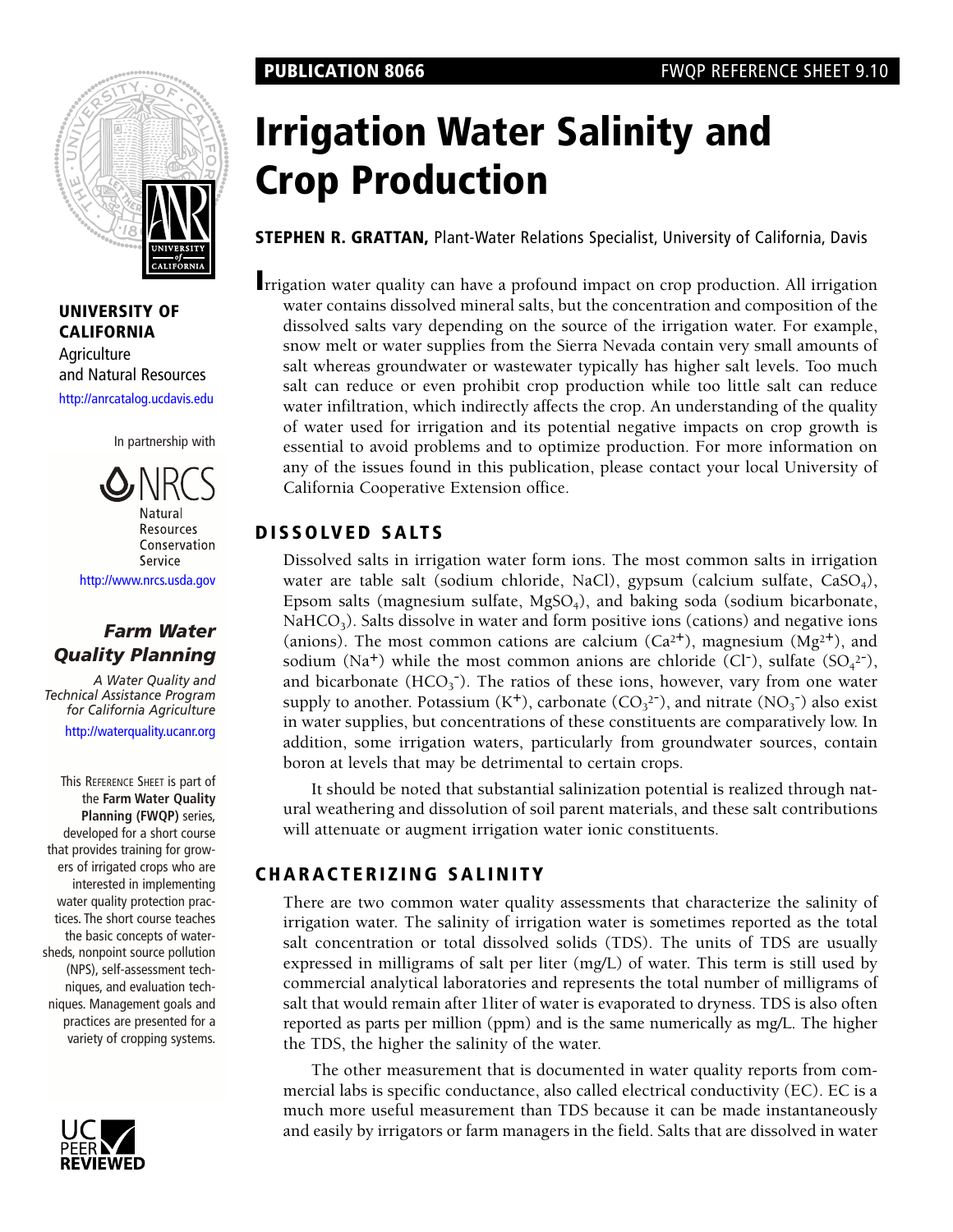conduct electricity, and, therefore, the salt content in the water is directly related to the EC. The EC can be reported based on the irrigation water source (ECw) or on the saturated soil extract (ECe). Units of EC reported by labs are usually in millimhos per centimeter (mmhos/cm) or decisiemens per meter (dS/m). One mmho/cm = 1 dS/m. EC is also reported in micrommhos per centimeter  $(\mu m \text{hos/cm})$ . 1  $\mu m \text{h} \text{o} = \frac{1}{1000} \text{mm}$ ho.

Often conversions between ECw and TDS are made, but caution is advised because conversion factors depend both on the salinity level and composition of the water. For example:

TDS  $(mg/L) = 640$  x ECw  $(dS/m)$  when ECw < 5 dS/m

TDS  $(mg/L) = 800$  x ECw  $(dS/m)$  when ECw > 5 dS/m

Sulfate salts do not conduct electricity in the same way as other types of salts. Therefore, if water contains large quantities of sulfate salts, the conversion factors are invalid and must be adjusted upward.

### **IRRIGATION WATER SALINITY, SOIL SALINITY, AND LEACHING**

Many irrigation water supplies contain a substantial amount of salt. For example, a water source with an EC of 1.0 mmho/cm, a quality suitable for irrigation of most crops, contains nearly 1 ton of salt in every acre-foot of water applied. Irrigation can contribute a substantial amount of salt to a field over the season.

Salts accumulate in the rootzone by two processes: the upward movement of a shallow saline-water table and salts left in the soil due to insufficient leaching. To control salinity from high saline water tables, drains must be installed in the field. To battle against salts that accumulate in the rootzone from the irrigation water, the soil must be adequately leached.

Leaching is the process of applying more water to the field than can be held by the soil in the crop rootzone such that the excess water drains below the root system, carrying salts with it. The more water that is applied in excess of the crop water requirement, the less salinity there is left in the rootzone despite the fact that more salt has actually been added to the field. The term *leaching fraction* (LF) is used to relate the fraction or percent of water applied to the field that actually drains below the rootzone. For example, if 1 acre-foot of water is applied to 1 acre of land, and 0.1 acre-foot drains below the rootzone, the leaching fraction is  $1/10$  (10 percent).

Below are some useful relationships between the salinity in irrigation water (electrical conductivity of irrigation water, ECw) and the average rootzone salinity (ECe). These relationships were developed by Ayers and Westcot (1985) and assume steady state conditions. ECe is the electrical conductivity of the saturated soil paste (soil samples are saturated with distilled water, the soil water is then extracted, and the EC is measured on the extracted water). These relationships predict what will happen over the long term if the leaching fractions indicated are achieved and assuming that the ECe in the rootzone increases with depth (which would be evidence of leaching).

LF  $10\%$  leads to ECw x  $2.1$  = ECe

LF 15-20% leads to  $ECw \times 1.5 = ECe$ 

LF 30% leads to ECw = ECe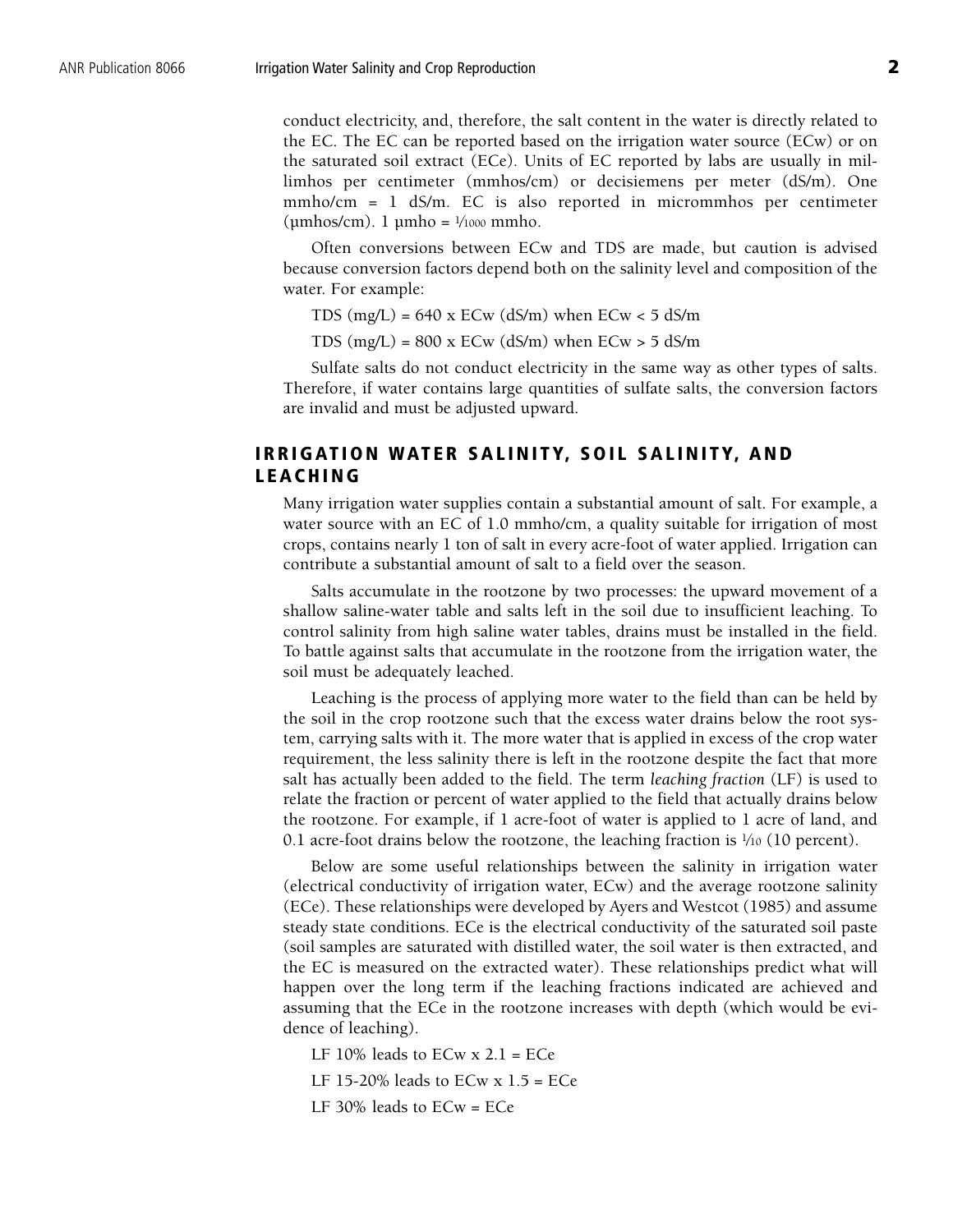#### **ESTIMATING YIELD POTENTIAL**

How could you use these relationships to estimate the yield potential? Maas and Grattan (1999) provide an extensive list of salinity coefficients for a number of horticultural and agronomic crops. These coefficients consist of a *threshold* and *slope*. The salinity threshold (a) is the maximum average soil salinity (ECe) the crop can tolerate in the rootzone without a decline in yield. The slope coefficient (b) is the percent loss in relative yield the crop will experience for every unit increase in ECe above the threshold. Using these coefficients, the yield potential (% Yield) can be estimated from the following expression:

% Yield =  $100 - b$  (ECe – a)

[Tables 1](#page-3-0) an[d 2 p](#page-4-0)rovide water quality guidelines for the most commonly grown crops in California. Table 1 assumes that the soil is well drained and that an LF of 15 to 20 percent is achieved. It is based on the formulas above and provides guidelines for trees and vines. Table 2 provides the same type of guidelines for vegetable and row crops. These tables provide the salinity level in the irrigation water (ECw) that, if used continuously to achieve an LF of 15 to 20 percent, would result in yield potentials of 100, 90, 75, and 50 percent. The ECw values at 100% yield represent the poorest quality water that, if used continuously, will produce ECe levels equal to the salinity thresholds. For example, lettuce has the following salinity coefficients:

$$
a = 1.3 \text{ dS/m}
$$

and

b = 13 when expressed as ECe

If the average rootzone ECe throughout the season was 3.2 dS/m, then the yield potential is 75 percent. If the average rootzone salinity value of 3.2 is then converted to irrigation water salinity assuming an LF of 15 to 20 percent, ECw is 2.1 dS/m. The guidelines also assume that all other factors such as fertility, irrigation scheduling, and pest control are managed to optimize crop performance.

It is important to note that most of the experiments that were used to generate these guidelines were conducted in the interior regions of California where the climate is hot and dry during the summer. Crops grown in the coastal regions where the climate is milder will likely tolerate greater salinities than indicated above. Furthermore, much of the groundwater used for irrigation in coastal areas of California contains high levels of dissolved gypsum, which elevates the salinity of the water. However, crops irrigated with this water do not suffer the same detrimental effects as Cl-dominated waters with an equal EC.

In fields where salinity has increased in the rootzone to damaging levels, *reclamation leaching* is recommended. A common rule of thumb is that the salinity in the top 1 foot of the rootzone can be reduced 80 to 90 percent by intermittently applying 1 acre-foot of water per acre of land.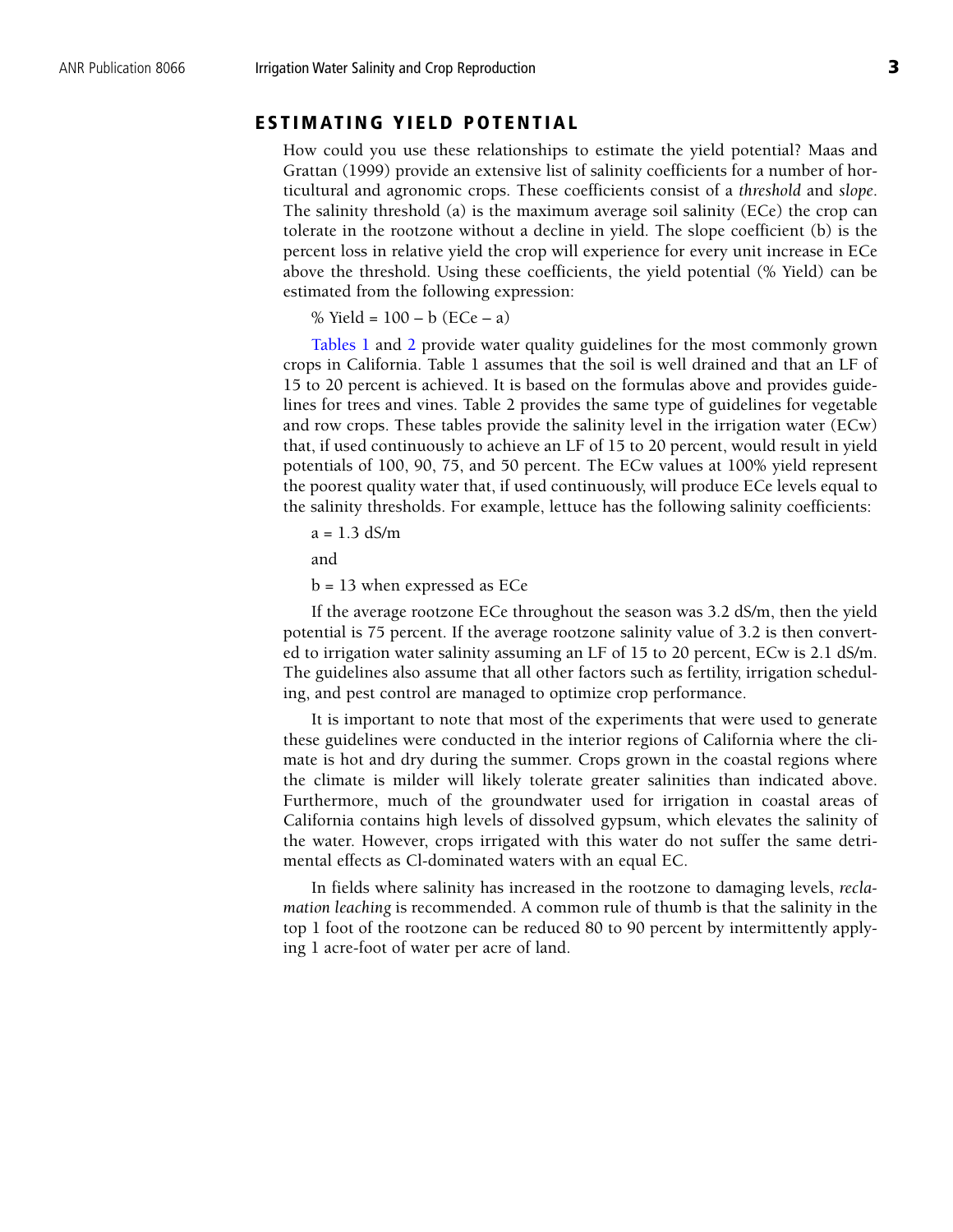|                            |       | ECw (mmhos/cm)  |     |      |                            |
|----------------------------|-------|-----------------|-----|------|----------------------------|
|                            |       | Yield potential |     |      |                            |
| <b>Tree and vine crops</b> | 100%  | 90%             | 75% | 50%  | <b>Rating</b> <sup>2</sup> |
| Almond                     | 1.0   | 1.4             | 1.9 | 2.8  | $\sf S$                    |
| Apple                      |       |                 |     |      | $\sf S$                    |
| Apricot <sup>3</sup>       | 1.1   | 1.3             | 1.8 | 2.5  | $\sf S$                    |
| Avocado <sup>3</sup>       |       |                 |     |      | $\sf S$                    |
| Blackberry                 | 1.0   | 1.3             | 1.5 | 2.5  | $\sf S$                    |
| Boysenberry                | $1.0$ | 1.3             | 1.8 | 2.5  | $\sf S$                    |
| Cherry                     |       |                 |     |      | $\mathsf S$                |
| Date Palm                  | 2.7   | 4.5             | 7.3 | 12.0 | T                          |
| Fig <sup>3</sup>           |       |                 |     |      | MT                         |
| Grape <sup>3</sup>         | 1.0   | 1.7             | 2.7 | 4.5  | MS                         |
| Grapefruit                 | $1.2$ | 1.6             | 2.2 | 3.3  | S                          |
| Lemon                      | 1.0   | 1.5             | 2.3 | 3.6  | $\sf S$                    |
| Lime                       |       |                 |     |      | $\mathsf S$                |
| Olive                      |       |                 |     |      | MT                         |
| Orange                     | 1.1   | 1.6             | 2.2 | 3.2  | $\sf S$                    |
| Peach                      | 1.1   | 1.5             | 1.9 | 2.7  | $\sf S$                    |
| Pear                       |       |                 |     |      | $\overline{\mathsf{S}}$    |
| Pecan                      |       |                 |     |      | <b>MS</b>                  |
| Persimmon                  |       |                 |     |      | S                          |
| Pistachio                  |       |                 |     |      | MS-MT                      |
| Plum                       | 1.0   | 1.4             | 1.9 | 2.9  | S                          |
| 3<br>Pomegranate           |       |                 |     |      | <b>MS</b>                  |
| Walnut <sup>3</sup>        |       |                 |     |      | $\sf S$                    |

<span id="page-3-0"></span>Table 1. Estimated yield of tree and vine crops with long-term use of irrigation water with different levels of soil salinity (potential yields are based on a 15 to 20 percent leaching fraction and do not account for the effects of specific elements)

— Data not available. 1

 $\frac{1}{2}$  Based on data from Maas and Grattan 1999.

Tolerance to soil salinity is rated as sensitive (S), moderately sensitive (MS), moderately tolerant (MT), and tolerant (T).

Tolerance is based on growth or injury rather than yield.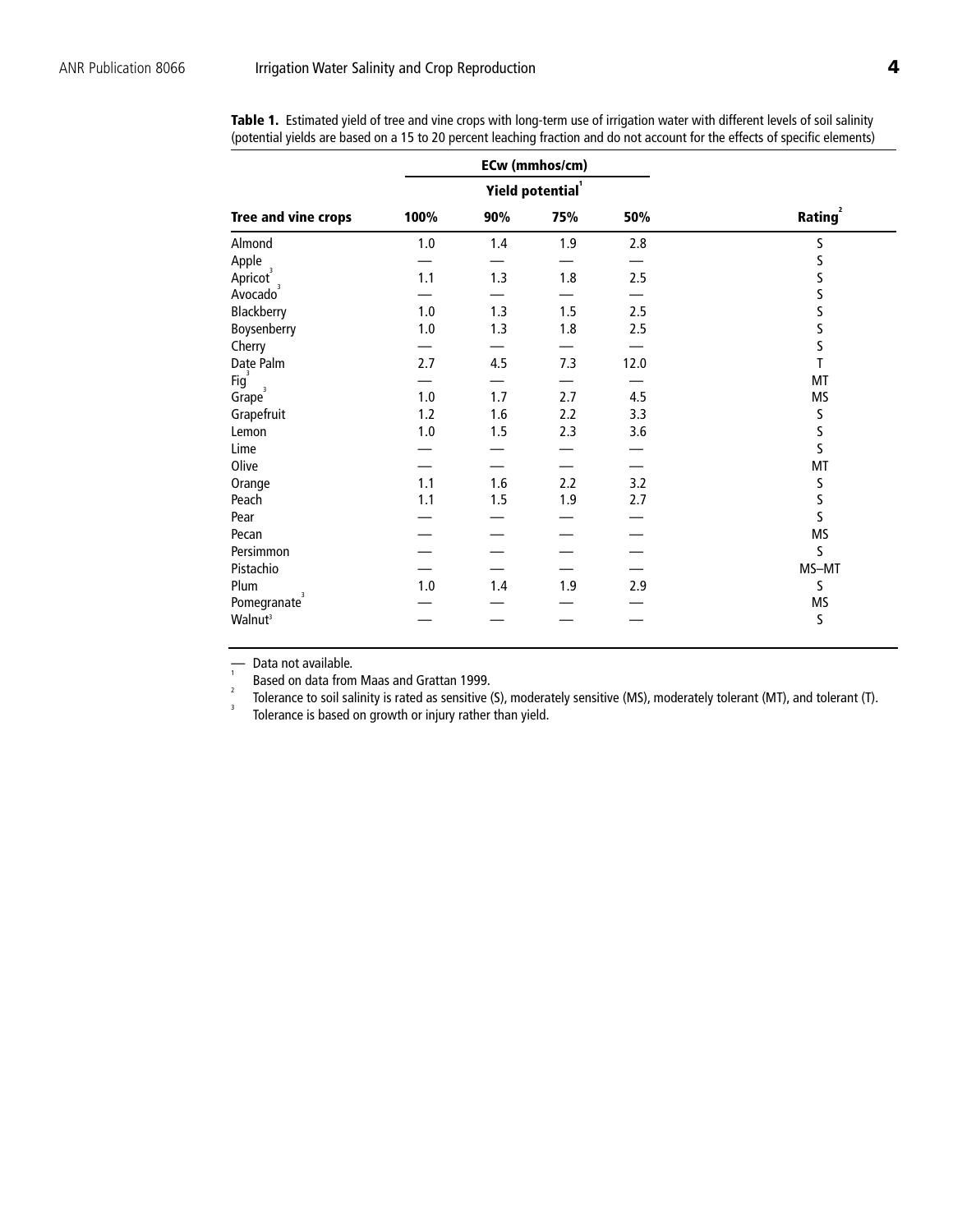|                                |      | ECw (mmhos/cm) |                              |                            |           |              |
|--------------------------------|------|----------------|------------------------------|----------------------------|-----------|--------------|
|                                |      |                | Yield potential <sup>1</sup> | <b>Rating</b> <sup>2</sup> |           |              |
| <b>Vegetable and row crops</b> | 100% | 90%            | 75%                          | 50%                        | Salt      | <b>Boron</b> |
| Asparagus                      | 2.7  | 6.1            | 11.1                         | 19.4                       | T         | VT           |
| Bean                           | 0.7  | 1.0            | 1.5                          | 2.4                        | S         | S            |
| Beet, red                      | 2.7  | 3.4            | 4.5                          | 6.4                        | MT        | $\mathsf{T}$ |
| <b>Broccoli</b>                | 1.9  | 2.6            | 3.7                          | 5.5                        | <b>MS</b> | MS           |
| Cabbage                        | 1.2  | 1.9            | 2.9                          | 4.6                        | M         | MT           |
| Carrot                         | 0.7  | 1.1            | 1.9                          | 3.0                        | S         | <b>MS</b>    |
| Cauliflower                    | 1.9  | 2.6            | 3.7                          | 5.5                        | <b>MS</b> | МT           |
| Celery                         | 1.2  | 2.3            | 3.9                          | 6.6                        | MS        | VT           |
| Corn, sweet                    | 1.1  | 1.7            | 2.5                          | 3.9                        | <b>MS</b> | VT           |
| Cucumber                       | 1.7  | 2.2            | 2.9                          | 4.2                        | <b>MS</b> | <b>MS</b>    |
| Eggplant                       | 0.7  | 1.7            | 3.1                          | 5.6                        | MS        |              |
| Lettuce                        | 0.9  | 1.4            | 2.1                          | 3.4                        | <b>MS</b> | <b>MS</b>    |
| Onion                          | 0.8  | 1.2            | 1.8                          | 2.9                        | S         | S            |
| Pepper                         | 1.0  | 1.5            | 2.2                          | 3.4                        | <b>MS</b> | MS           |
| Potato                         | 1.1  | 1.7            | 2.5                          | 3.9                        | <b>MS</b> | <b>MS</b>    |
| Radish                         | 0.8  | 1.3            | 2.1                          | 3.4                        | MS        |              |
| Spinach                        | 1.3  | 2.2            | 3.5                          | 5.7                        | MS        |              |
| Squash, scallop                | 2.1  | 2.6            | 3.2                          | 4.2                        | <b>MS</b> | MT           |
| Squash, zucchini               | 3.1  | 3.8            | 4.9                          | 6.7                        | МT        | МT           |
| Strawberry                     | 0.7  | 0.9            | 1.2                          | 1.7                        | S         | S            |
| Sweet potato                   | 1.0  | 1.6            | 2.5                          | 4.0                        | <b>MS</b> |              |
| Tomato                         | 1.7  | 2.3            | 3.4                          | 5.0                        | <b>MS</b> | T            |
| Turnip                         | 0.6  | 1.3            | 2.5                          | 4.3                        | MS        | МT           |

<span id="page-4-0"></span>**Table 2.** Estimated yield of vegetable and row crops with long-term use of irrigation water of different qualities (potential yields are based on a 15 to 20 percent leaching fraction and do not account for the effects of specific elements)

 $\frac{1}{1}$  Data not available.

Based on data from Maas and Grattan 1999. <sup>2</sup> Sensitive (S), moderately sensitive (MS), moderately tolerant (MT), tolerant (T), and very tolerant (VT).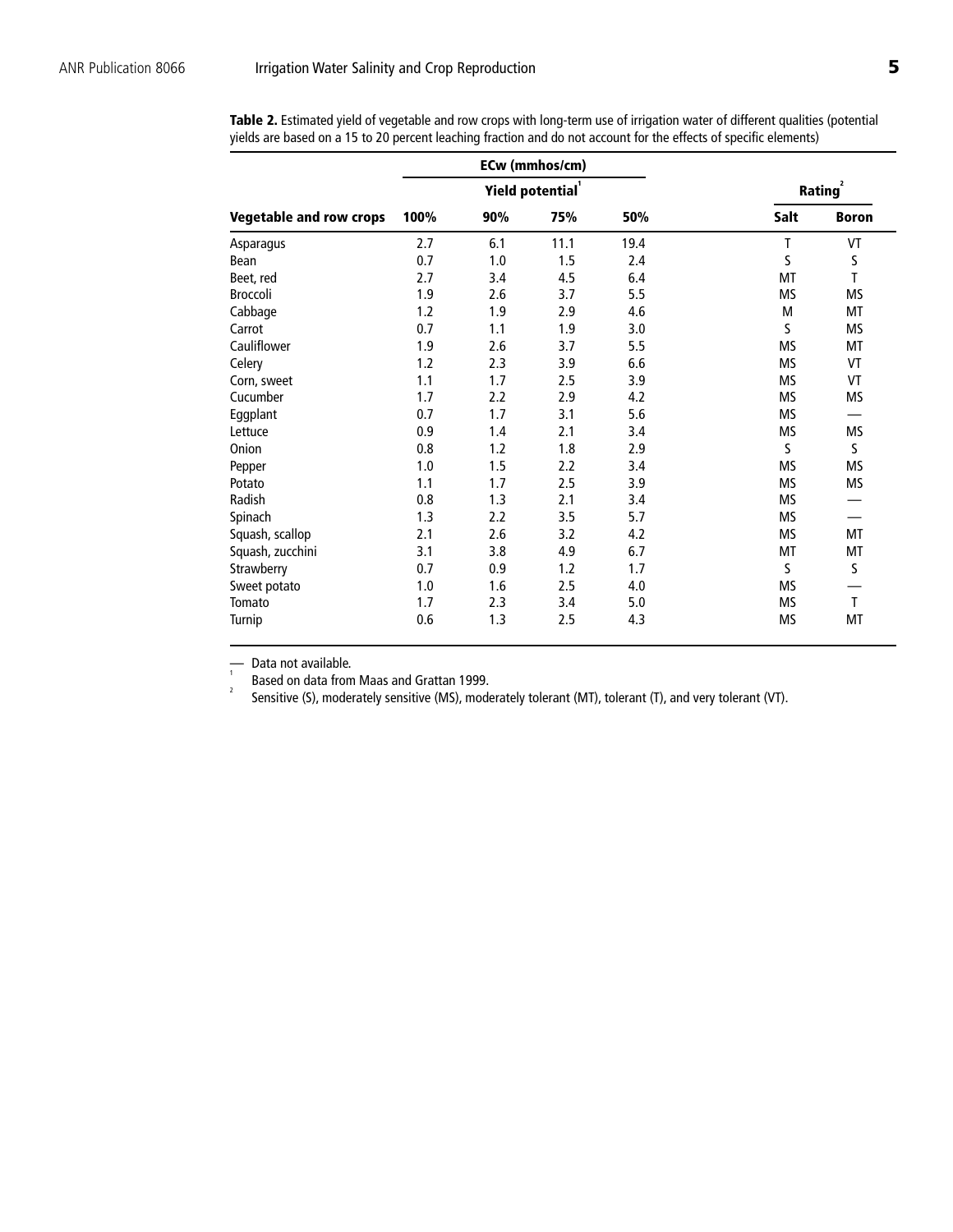## **CROP TOXICITY TO SPECIFIC ELEMENTS**

In addition to salinity, some crops are injured by certain elements, notably sodium  $(Na<sup>+</sup>)$ , chloride (Cl<sup>-</sup>), and boron (B). With drip and furrow irrigation, chloride and sodium injury do not generally occur in vegetable and row crops unless salinity in irrigation water is severe. Leaf injury can occur in strawberries, however, particularly under hot, dry conditions. Under sprinkler irrigation, injury may occur to wetted leaves of susceptible plants such as pepper, potatoes, and tomato if the ECw exceeds 1.5 mmhos/cm.

Some vegetable and row crops are sensitive to boron. Generally, leaf injury must be severe to cause reduced yields and crop quality. Long-term use of irrigation water containing more than 0.5 ppm boron can reduce the yields of bean, onion, garlic, and strawberry; 0.7 ppm can reduce the yields of broccoli, carrot, potato, and lettuce; and concentrations greater than 2 ppm can reduce yields of cabbage and cauliflower.

Under cool, moist climatic conditions, greater levels of boron can be tolerated, and for short-term use, boron levels given here can be doubled. In addition, soil properties influence the time it takes for injury to occur. The finer the soil texture, the longer it will take for injury to occur.

Unlike most annual crops, tree and vine crops are generally sensitive to boron, chloride, and sodium toxicity. Tolerances vary among varieties and rootstocks. Tolerant varieties and rootstocks resist the uptake and accumulation of toxic ions in the stem and leaf tissue. Continued use of irrigation water with boron concentrations in excess of 0.75 ppm can reduce the yields of grapes and many deciduous tree and fruit crops. This represents a threshold concentration and does not imply that irrigation water with boron at or slightly above this level cannot be used successfully.

Chloride moves readily with the soil water and is taken up by the roots. It is then transported to the stems and leaves. Sensitive berries and avocado rootstocks can tolerate only up to 120 ppm of chloride, while grapes can tolerate up to 700 ppm or more.

The ability of a tree to tolerate sodium varies considerably. Sodium injury on avocado, citrus, and stone-fruit trees has been reported at concentrations as low as 115 ppm. Initially, sodium is retained in the roots and lower trunk, but after 3 to 4 years the conversion of sapwood to heartwood apparently releases the accumulated sodium, which then moves to the leaves causing leaf burn.

#### **INFILTRATION OF IRRIGATION WATER**

There are two water quality parameters to consider when assessing irrigation water quality for potential water infiltration problems. These are the ECw and the sodium adsorption ratio (SAR). The SAR is an indicator of the amount of sodium in the water relative to calcium and magnesium. The higher the ratio of sodium to calcium plus magnesium, the higher the SAR. Both a low salt content (low ECw) and high SAR can mean there is a high potential for permeability or water infiltration problems.

A low ECw or high SAR can act separately or collectively to disperse soil aggregates, which in turn reduces the number of large pores in the soil. These large pores are responsible for aeration and drainage. A negative effect from the breakdown of soil aggregates is soil sealing and crust formation. Below is a table that can be used to assess the likelihood of potential water infiltration problems based on both ECw and SAR.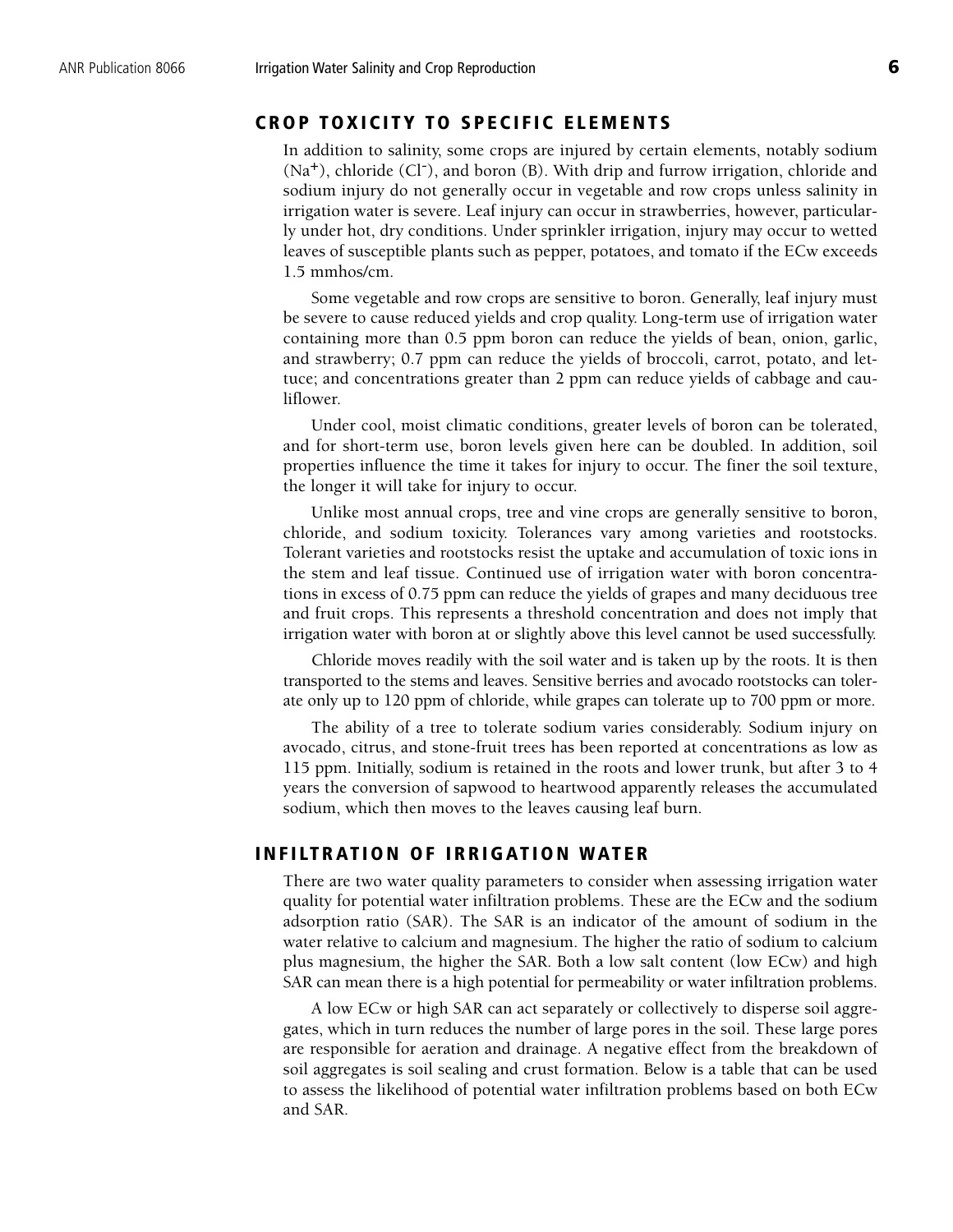Table 3 indicates that water infiltration problems are likely if the ECw is less than 0.3 mmho/cm regardless of the SAR. For example, if the ECw falls below 0.3 mmho/cm, infiltration rates can drop to less than 0.1 inch per hour. An infiltration rate of 0.1 inch per hour would require 30 hours for a full irrigation of 3 inches to infiltrate the soil. Therefore, pure water or very high-quality water such as that in the Friant-Kern Canal (ECw 0.05 and SAR 0.6) will cause infiltration problems even when applied on soils with high sand content.

The good news is that infiltration problems due to low salt content or high SAR can easily be improved by the addition of gypsum to either the irrigation water or soil. When the irrigation water comes into contact with gypsum, it dissolves into  $Ca<sup>2+</sup>$  and SO<sub>4</sub><sup>2-</sup> ions that slightly increase the salinity of the water while simultaneously reducing the SAR. The  $Ca^{2+}$  cations are then free to displace Na<sup>+</sup> cations adsorbed onto the negatively charged clay particles, thereby enhancing flocculation, improving soil structure, and increasing the water infiltration rate.

Estimating the amount of gypsum to be applied to the irrigation water can be achieved by calculating how much  $CaSO<sub>4</sub>$  is needed to increase the EC or decrease the SAR. For example, Friant-Kern Canal water has an average ECw of only 0.05 mmho/cm and SAR of 0.6. By adding 6 meq/L  $Ca^{2+}$  (equivalent to 1,400 lb pure gypsum per acre-ft), the ECw will increase to 0.65 and SAR will drop to 0.2. According to table 3, this will substantially improve the quality of this water in terms of reducing its permeability hazard.

Determining how much gypsum to add to the soil is a bit more complicated than determining how much to add to the irrigation water. The amount to apply depends on the soil, how much sodium is adsorbed onto the clay surfaces, how much Ca<sup>2+</sup> is needed to replace the adsorbed Na<sup>+</sup>, and to what depth you intend to reclaim the soil. Usually, no more than 1 to 2 tons of gypsum per acre should be applied at any one time. Lighter, more frequent applications of gypsum tend to be more effective than a single heavy application.

| Sodium adsorbtion ration    | Water infiltration problem            |                                     |  |  |  |
|-----------------------------|---------------------------------------|-------------------------------------|--|--|--|
| (SAR) of irrigation or soil | Unlikely when ECw (dS/m) is more than | Likely when ECw (dS/m) is less than |  |  |  |
| $0 - 3$                     | 0.6                                   | 0.3                                 |  |  |  |
| $3-6$<br>6-12               | 1.0                                   | 0.4                                 |  |  |  |
|                             | 2.0                                   | 0.5                                 |  |  |  |
| $12 - 20$                   | 3.0                                   | 1.0                                 |  |  |  |
| $20 - 40$                   | 5.0                                   | 2.0                                 |  |  |  |

**Table 3.** Combined effect of electrical conductivity (ECw) of irrigation water and sodium adsorption ratio (SAR) on the likelihood of water infiltration (permeability) problems

Source: Ayers and Westcot 1985.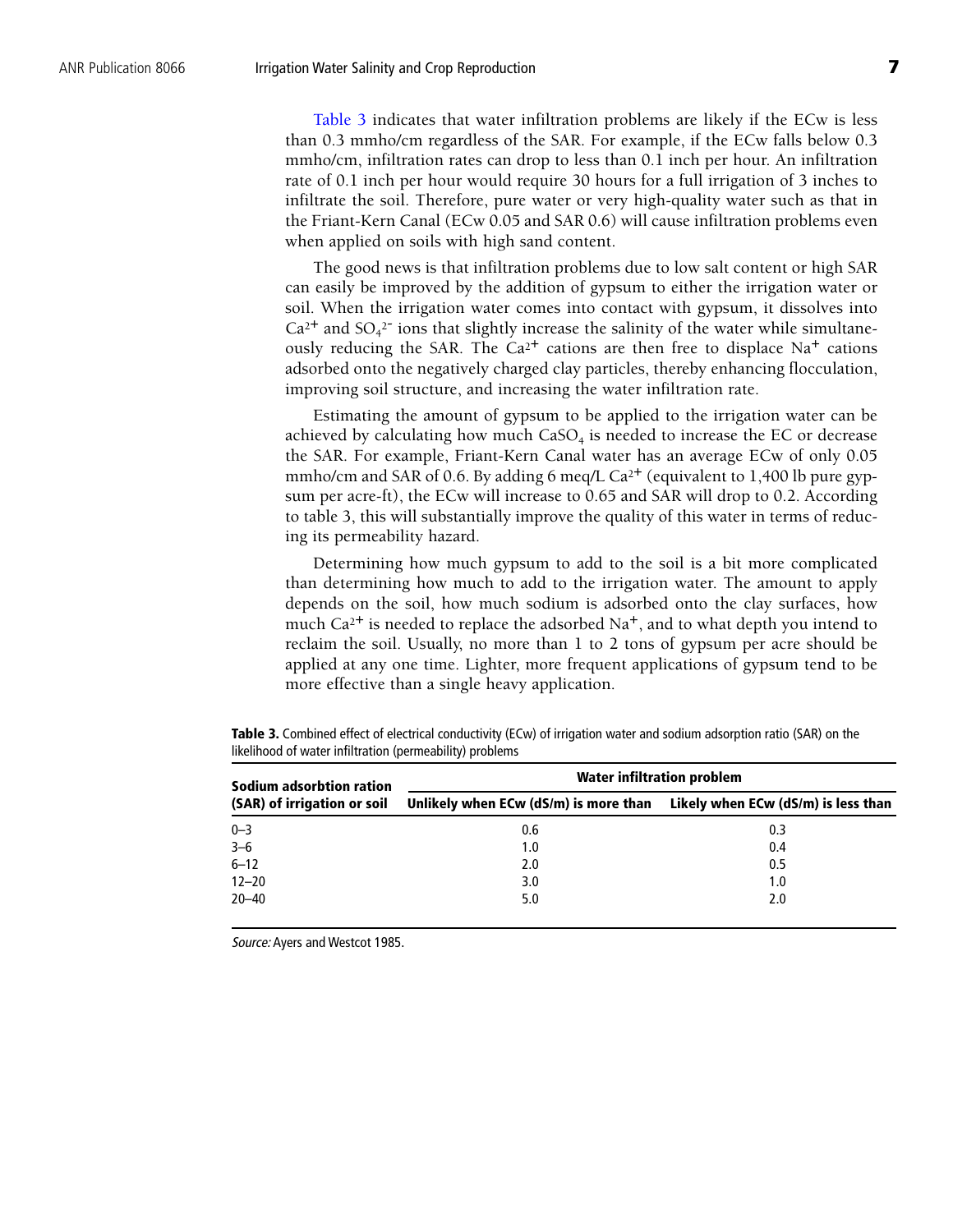#### **OTHER WATER QUALITY CONSTITUENTS**

Irrigation water supplies, particularly those from wells, can contain other constituents that may affect water quality. Of particular concern are nitrate  $(NO<sub>3</sub>^-)$  and bicarbonate  $(HCO<sub>3</sub><sup>-</sup>).$ 

Nitrates are often measured as  $NO<sub>3</sub>-N$ , which refers to the nitrogen concentration in the water that is in the nitrate form. From a public health perspective, there are concerns when excessive levels of nitrates are found in domestic wells. The public drinking water standard is set at 10 mg/L (or ppm)  $NO<sub>3</sub>$ -N. From an irrigation perspective,  $NO<sub>3</sub>$ in the groundwater can be viewed as a resource. For example, 27 pounds of nitrogen is applied to a field with each acre-foot of water if the water supply contains 10 ppm  $NO<sub>3</sub>$ -N (45 ppm when expressed as  $NO<sub>3</sub><sup>-</sup>$ ). It is important that the grower with water of such quality reduces the nitrogen application rates in the field accordingly to accommodate this extra input of nitrogen. Should this be ignored, there may be problems associated with excessive vegetative growth and contamination of the groundwater.

Excessive amounts of bicarbonate can also be problematic. In fields that are irrigated with low-pressure systems, such as drip or mini-sprinklers, calcite or scale can build up near the orifice of the sprinkler or emitter, which can reduce the water discharge. This type of problem can be corrected by injecting acid-forming materials (such as sulfuric acid) in the irrigation water. In addition, bicarbonate could increase the SAR of the soil water by precipitating calcium and magnesium. This can be corrected by frequent gypsum applications to the soil surface.

#### **REFERENCES**

- Ayers, R. S., and D. W. Westcot. 1985. Water quality for agriculture. Food and Agricultural Organization (FAO) of the United Nations. FAO Irrigation and Drainage Paper 29.
- Maas, E. V., and S. R. Grattan. 1999. Crop yields as affected by salinity. In R. W. Skaggs and J. van Schilfgaarde, eds., Agricultural Drainage. Agron. Monograph 38. ASA, CSSA, SSSA, Madison, WI.
- Hanson, B., S. R. Grattan, and A. Fulton. 1999. Agricultural salinity and drainage. Oakland: University of California Division of Agriculture and Natural Resources Publication 3375.